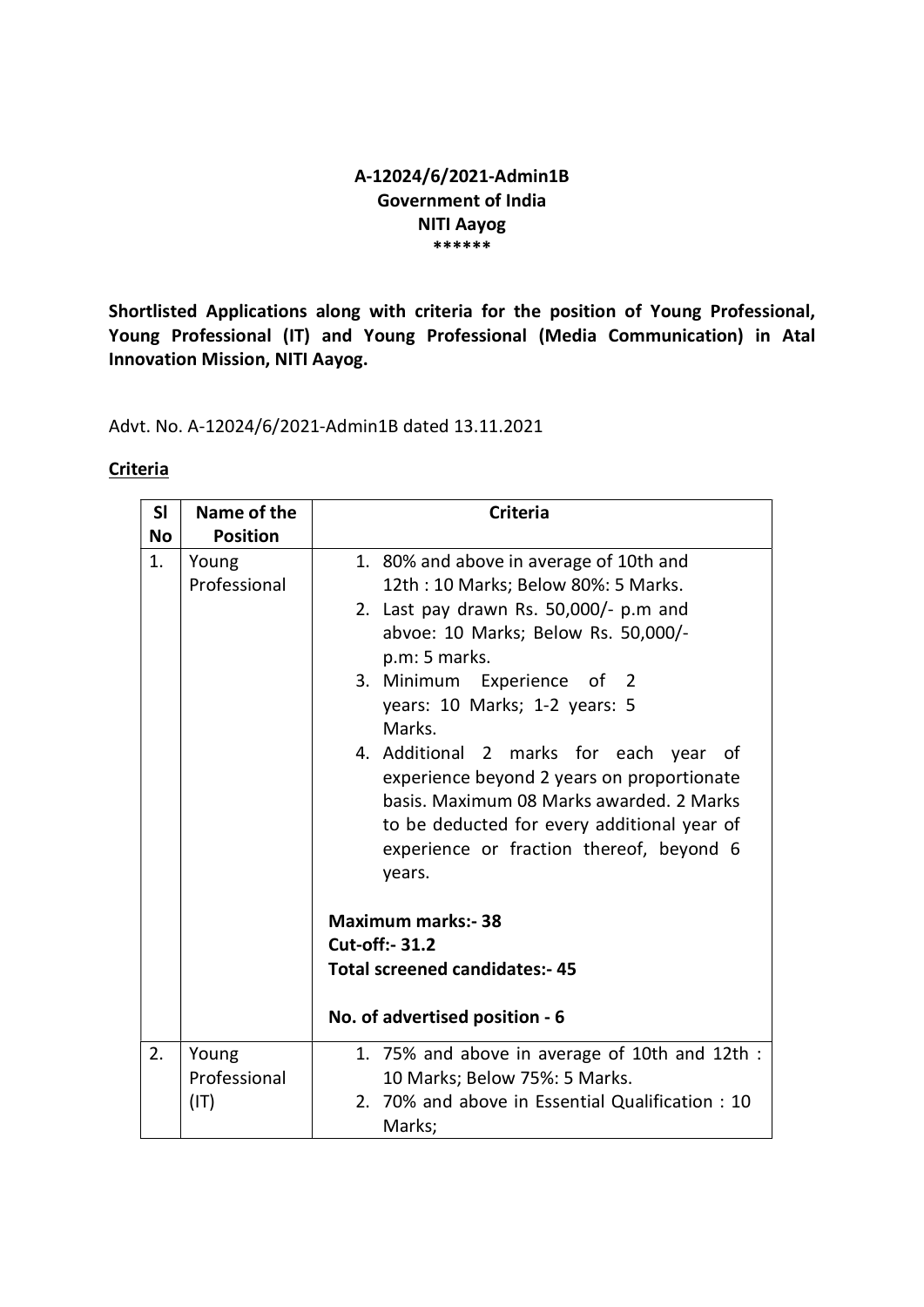|    |              | Below 70%=5 Marks.                                |
|----|--------------|---------------------------------------------------|
|    |              | 3. Last pay drawn Rs. 45,000/- p.m and            |
|    |              | above: 10 Marks; Below Rs. 45,000/- p.m:          |
|    |              | 5 marks.                                          |
|    |              | 4. Minimum Experience of 2 years: 10 Marks;       |
|    |              | 1-2 years: 5 Marks.                               |
|    |              | 5. Additional 2 marks for each year<br>of         |
|    |              | experience beyond 2 years on proportionate        |
|    |              | basis. Maximum 10 marks awarded.                  |
|    |              |                                                   |
|    |              | <b>Maximum Marks:- 50</b>                         |
|    |              | <b>Cut-off:- 43.6</b>                             |
|    |              | <b>Total screened candidates:- 07</b>             |
|    |              |                                                   |
|    |              | No. of advertised position - 1                    |
| 3. | Young        | 1. 60% and above in average in 10th and 12th: 10  |
|    | Professional | Marks; Below 60%: 5 Marks.                        |
|    | (Media       | 2. 60% and above in Basic Qualification: 10       |
|    | Comm.)       | Marks; Below 60%: 5 Marks.                        |
|    |              | 3. 70% and above in Essential Qualification:      |
|    |              | 10 Marks; Below 70%: 5 Marks.                     |
|    |              | 4. Last pay drawn Rs. 50,000/- p.m and above:     |
|    |              | 10 Marks; Below Rs. 50,000/- p.m: 5 marks.        |
|    |              | 5. Minimum Experience of 2 years: 10 Marks; 1-2   |
|    |              | years: 5 Marks.                                   |
|    |              | 6. Additional 2 marks for each year of experience |
|    |              | beyond 2 years on proportionate basis.            |
|    |              | Maximum 10 Marks awarded.                         |
|    |              |                                                   |
|    |              | <b>Maximum Marks:- 60</b>                         |
|    |              | <b>Cut-off:- 47</b>                               |
|    |              | <b>Total Screened candidates:- 07</b>             |
|    |              |                                                   |
|    |              | No. of advertised position - 1                    |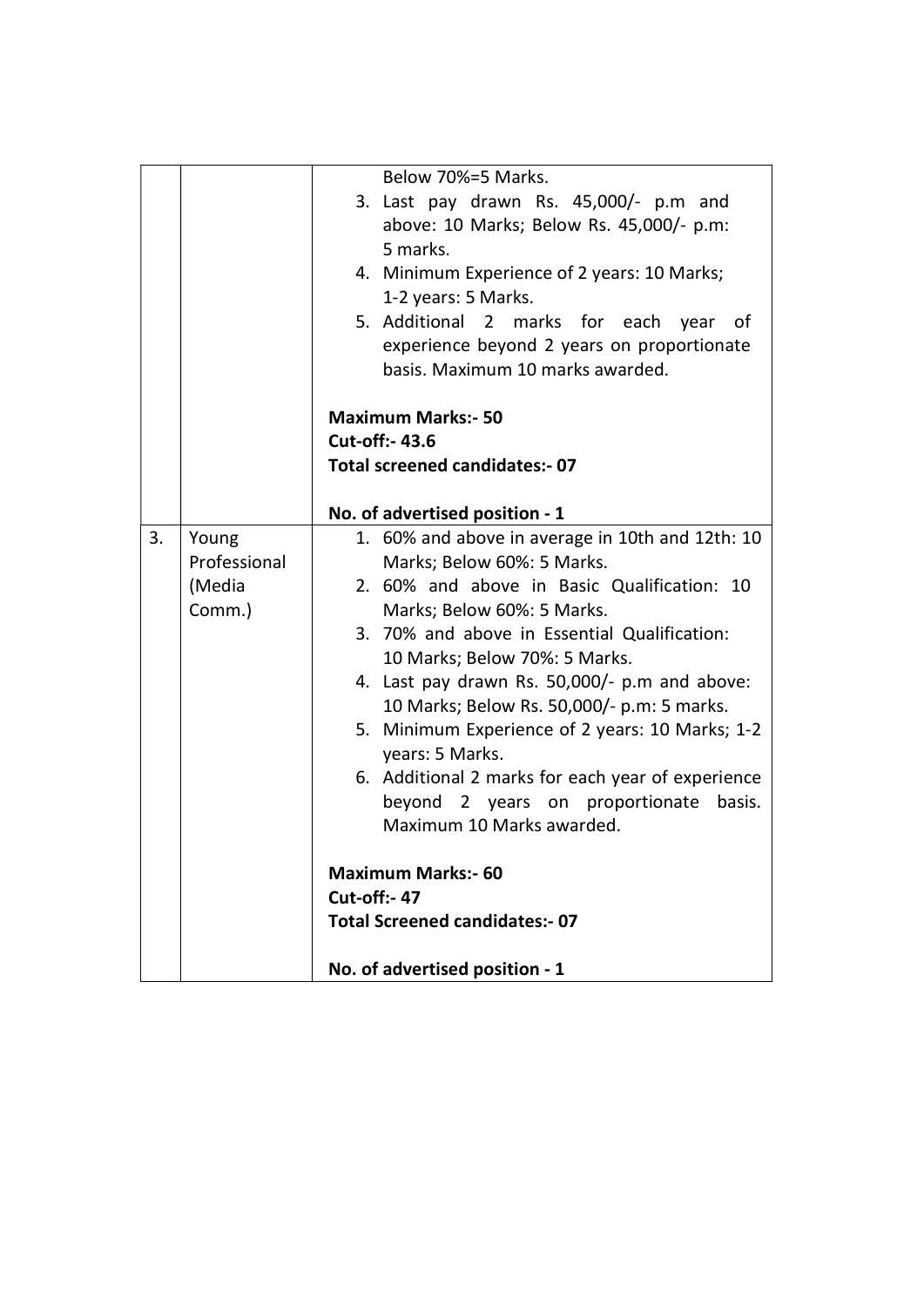## \*SHORTLISTED APPLICATIONS

# Young Professional (AIM)

| Sr.             | Registration. Nos.  |
|-----------------|---------------------|
| No.             |                     |
| 1.              | NITI112021101515878 |
| 2.              | NITI112021109515267 |
| 3.              | NITI112021189515317 |
| 4.              | NITI112021202515152 |
| 5.              | NITI112021206315518 |
| 6.              | NITI112021228415186 |
| 7.              | NITI112021260414974 |
| 8.              | NITI112021438315022 |
| 9.              | NITI11202152215182  |
| 10 <sub>l</sub> | NITI112021563315104 |
| 11              | NITI112021664515616 |
| 12 <sub>1</sub> | NITI112021723515409 |
| 13 <sub>l</sub> | NITI112021727515885 |
| 14              | NITI11202174415127  |
| 15 <sub>l</sub> | NITI11202178415118  |
| 16              | NITI112021827315717 |
| 17 <sup>1</sup> | NITI112021876315296 |
| 18              | NITI112021938315573 |
| 19              | NITI11202198314846  |
| 20              | NITI122021150316175 |
| 21              | NITI122021182516899 |
| 22 <sub>1</sub> | NITI122021212316904 |
| 23              | NITI122021231216496 |
| 24              | NITI12202135416109  |
| 25              | NITI122021355516523 |
| 26              | NITI122021367516475 |
| 27.             | NITI122021369216533 |
| 28              | NITI122021393516849 |
| 29              | NITI122021397516152 |
| 30.             | NITI122021400316923 |
| 31,             | NITI122021416416928 |
| 32              | NITI122021423516729 |
| 33              | NITI122021450216790 |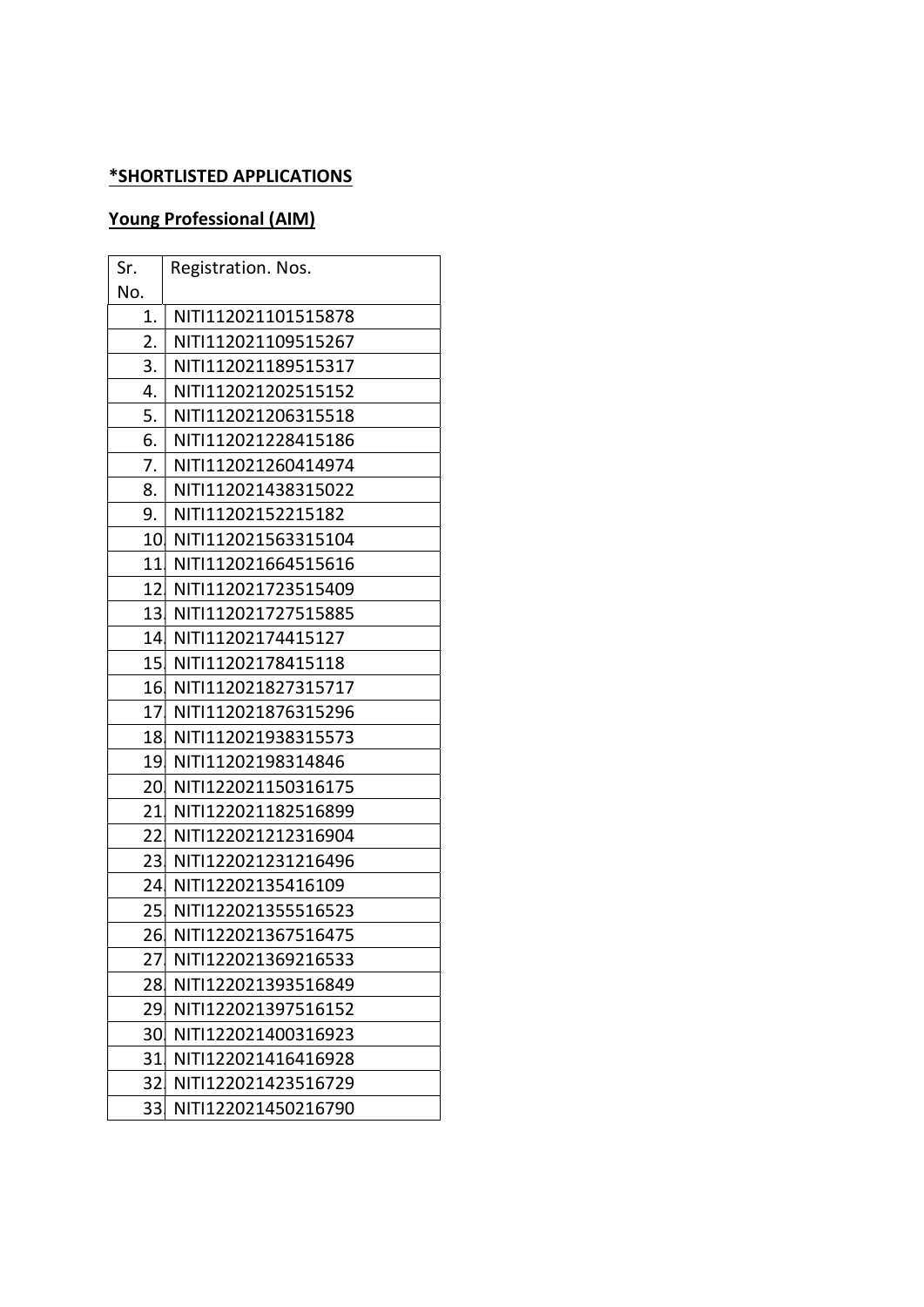| 34. | NITI12202145316092  |
|-----|---------------------|
| 35  | NITI122021483516678 |
| 36. | NITI122021584416854 |
| 37  | NITI12202163516380  |
| 38. | NITI122021700316893 |
| 39. | NITI122021717416168 |
| 40  | NITI122021752216856 |
| 41  | NITI122021759216699 |
| 42. | NITI122021763216144 |
| 43  | NITI12202179316758  |
| 44  | NITI122021941416548 |
| 45  | NITI122021944316308 |

# Young Professional (IT), AIM

| S.No. | <b>Registration Nos.</b> |
|-------|--------------------------|
| 1     | NITI122021717416168      |
| 2     | NITI122021150316175      |
| 3     | NITI122021321516655      |
| 4     | NITI11202185415260       |
| 5     | NITI112021109515267      |
| 6     | NITI112021126515453      |
|       | NITI112021915415472      |
|       |                          |

# Young Professional (Media Communication), AIM

| S.No.         | <b>Registration Nos.</b> |
|---------------|--------------------------|
| 1             | NITI122021502516063      |
| $\mathcal{P}$ | NITI122021412416391      |
| 3             | NITI122021968316529      |
| 4             | NITI122021431516837      |
| 5             | NITI112021704314874      |
| 6             | NITI1120215315618        |
|               | NITI1220217316117        |

\*Subject to verification of documents and eligibility.